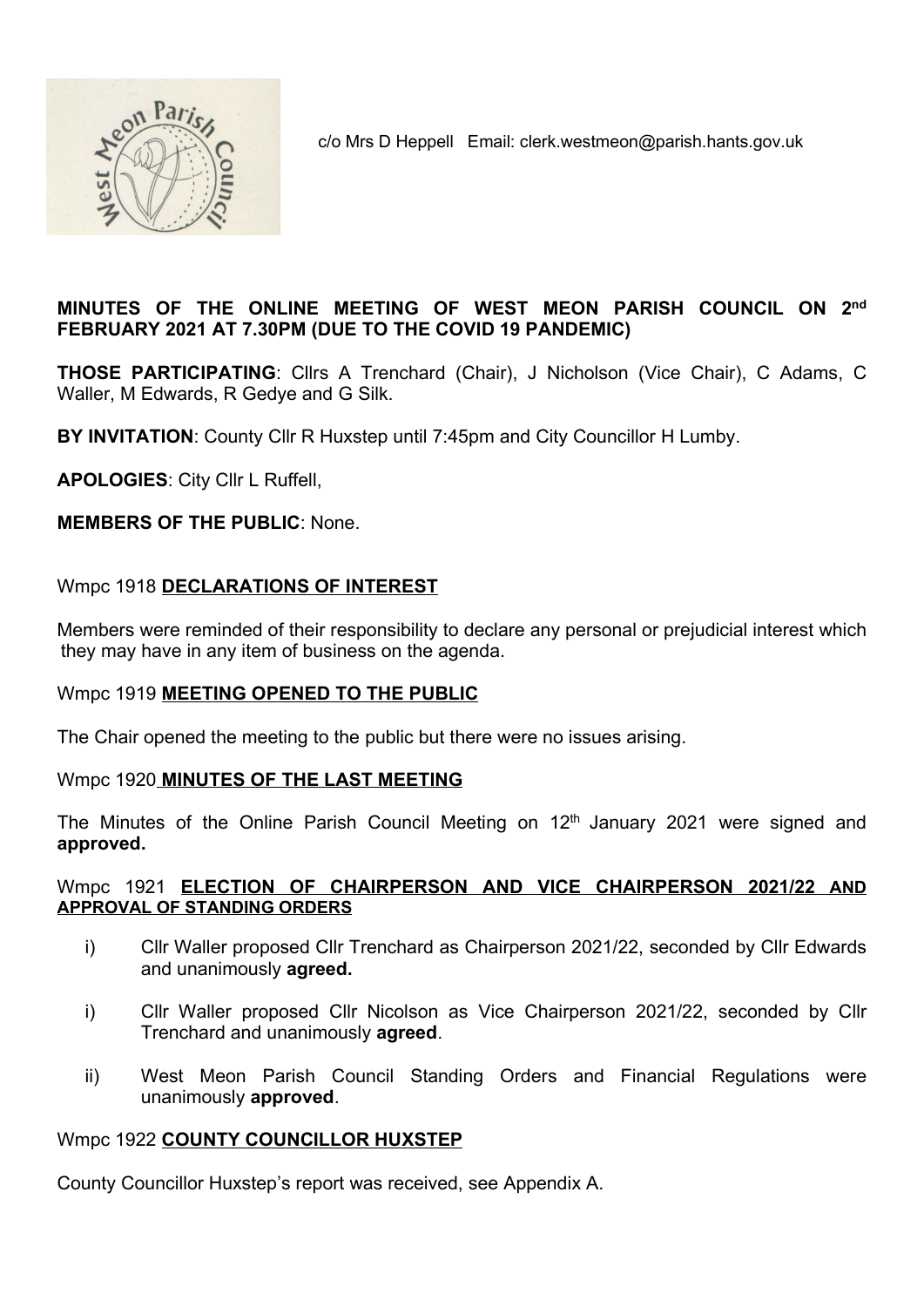Cllr Huxstep congratulated Cllr Trenchard on continuing as Chairperson of the Parish Council and Cllr Nicholson as Vice Chairperson.

Cllr Huxstep advised on various scams in connection with Covid and vaccines.

Cllr Huxstep advised that he had forwarded information from Cllr Waller regarding highway maintenance issues and is awaiting information from WCC arboriculture officer about the Beech tree.

Cllr Waller gave thanks to HCC maintenance team for unblocking six drains on A32.

### Wmpc 1923 CITY COUNCILLOR LUMBY

City Councillor Lumby's report as previously circulated was received, see Appendix B.

Cllr Lumby reported progress on green waste bins and that householders should not be using bonfires to dispose of garden waste during Covid.

### Wmpc 1924 CLERK'S REPORT

The Clerk's report was received, advising:

- $\bullet$  The  $\frac{3}{4}$  year audit has been approved by the internal auditor.
- Solar lights have been purchased for the bus shelter reimbursement
- New Planning application received at Trident House 2 Knapps Hard West Meon GU32 1LE for demolition of existing garage and construction of two storey side extension SDNP/21/00566/HOUS but no plans are on SDNP website.

### TO RECEIVE WORKING GROUPS

### Wmpc 1925 FINANCE AND ADMINISTRATION

#### i) West Meon Parish Council Working Groups 2020-21

#### Finance & Administration

- Finance Cllrs Nicholson, Adams
- Budget/Future Expenditure/Grants Cllr Nicholson
- Clerk HR Cllr Trenchard

#### Planning

- Planning Applications Cllrs Waller, Trenchard
- Strategic Planning/SDNP Cllr Silk
- VDS Enhancement Cllrs Trenchard, Waller

#### Highways and Transport

● Cllrs Waller/Edwards

### Environment

- Recreation Ground Cllrs Waller, Edwards
- Rights of Way/Footpaths Cllr Silk, Edwards
- Meon Valley Trail Cllrs Silk, Gedye
- River Flooding Cllrs Waller, Silk, Gedye

### **Community**

- Local Authority Housing Cllr Adams
- Disabled and Elderly Cllr Adams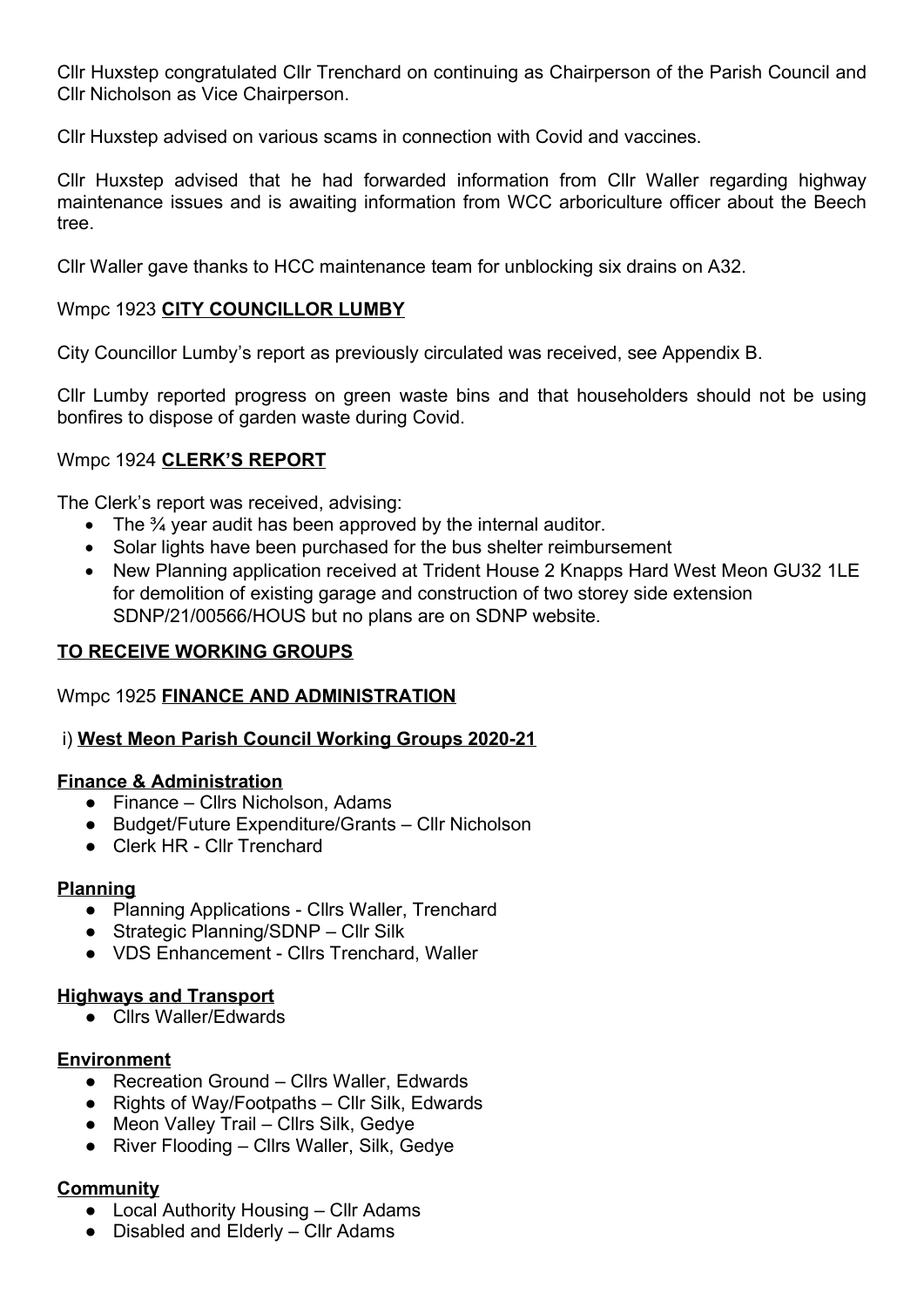● Neighbourhood Watch – Cllr Gedye

### Communications

- Parish News Cllrs Nicholson, Adams
- Website Cllrs Adams, Nicholson
- Walks Leaflets Cllr Adams
- We are West Meon Facebook- Cllr Trenchard

### Appointment to Outside Bodies

- Village Hall Committee Cllr Adams
- West Meon & Warnford Sports Club Cllr Waller, Edwards
- $\bullet$  Rifle Club Cllr Edwards
- Hampshire Association of Local Councils (HALC) Cllr Trenchard

### Community Liaison Representatives

- Touchet Trust Cllr Edwards
- Footpaths and Rights of Way Martin Cowell
- Village Shop Committee Cllr Trenchard
- Bob Russell Trust Cllrs Trenchard, Waller
- Neighbourhood Watch Cllr Gedye

### (ii) The proposed projects were agreed:

- The climbing frame would not be pursued
- Sand pit to be covered in in September and lawn seeded. Cllr Edwards leading.
- Cleaning of cross and war memorial considered following quotes, and Cllr Waller submitted a grant to the War Memorial Trust.
- Crown Lift Holm oak TPO ongoing.
- Signs for the outdoor gym had been displayed
- VDS: Cllr Waller awaiting comments SDNP.
- Use of Parish Council recreational area by groups ongoing, Cllr Trenchard continue to lead on management

(iii) The bus shelter rebuild is awaiting the order of windows and the down pipe. Quotes for the quoins on the flint wall on Church Lane are awaited from Tom Hickmore.

(iv)The Parish Council received the  $\frac{3}{4}$  year audit has been approved by the internal auditor and accounts will be forwarded by the Clerk once VAT amendments had been made.

### (v) Payments 2nd February 2021

| <b>BACS CIIr Waller Reimbursement - D Westwood Strimming</b><br><b>Silk Services</b><br>DE fib Warehouse<br><b>BACS D Heppell salary</b> | £80.00<br>£4,680.00<br>£145.96 |
|------------------------------------------------------------------------------------------------------------------------------------------|--------------------------------|
| <b>BACS Expenses+ Reimbursement Solar Lights</b>                                                                                         | £71.18                         |
| <b>BACS HMRC</b>                                                                                                                         | 58.16                          |
| <b>Hiscox Insurance</b>                                                                                                                  | £1,174.01                      |
| A Gallagher Cyber Insurance                                                                                                              | £319.50                        |
| BACS P Reynolds Audit 3/4 year                                                                                                           | £185.00                        |
| <b>BACS HCC Lighting</b>                                                                                                                 | £446.93                        |
| <b>BACS CIIr Waller Postage swing parts</b>                                                                                              | £23.40                         |
| <b>Arborventure Tree Report</b>                                                                                                          | £200.00                        |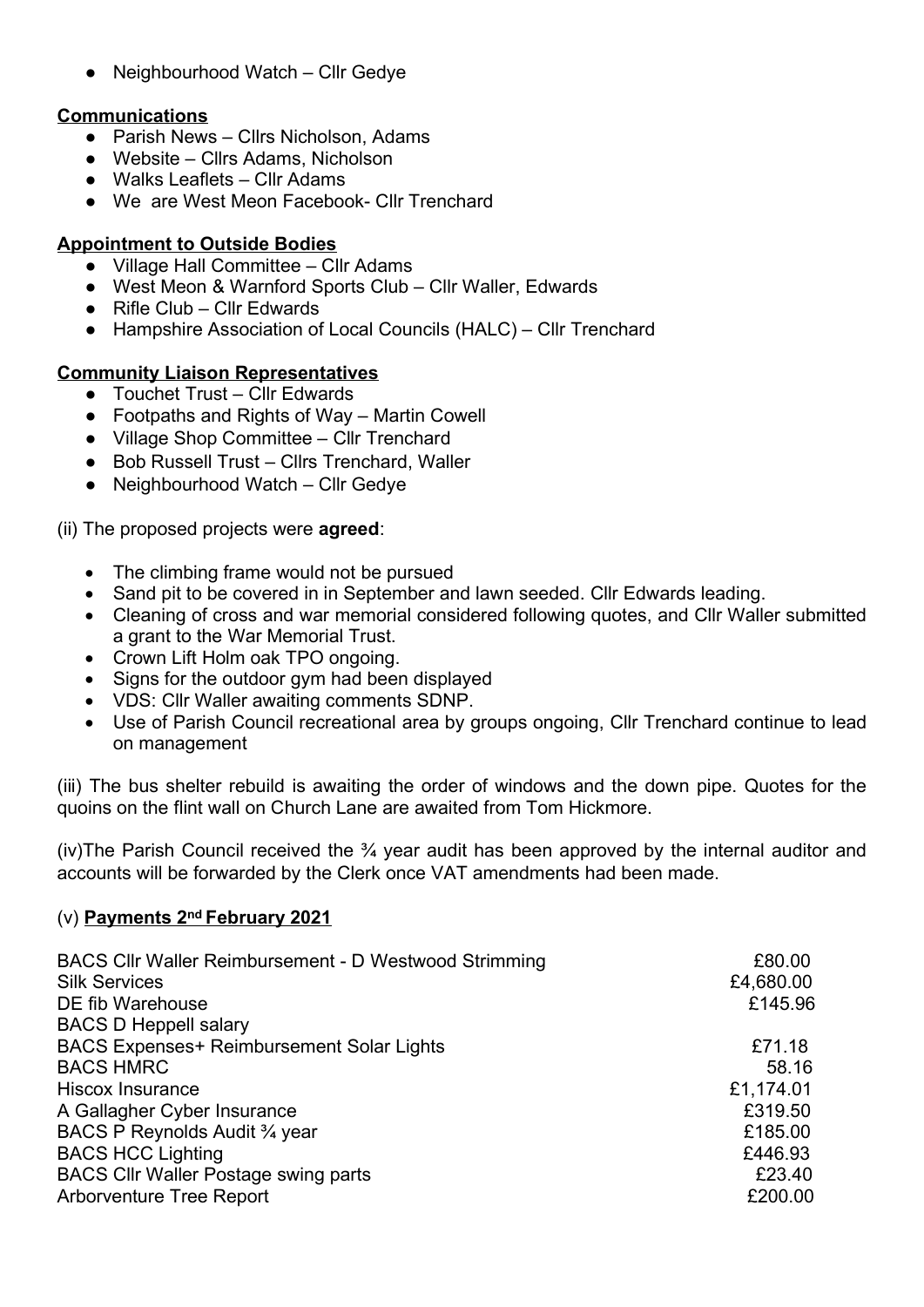It was unanimously **agreed** to approve the schedule of payments.

### Wmpc 1926 PLANNING

- SDNP/21/00566/HOUS Trident House 2 Knapps Hard West Meon GU321LE Demolition of existing garage and construction of two storey side extension. Awaiting plans to be displayed on SDNP website.
- Cllr Nicholson advised that Lion Hll House planning application was going to SDNP planning committee and asked if a councilor would like to attend and speak on behalf of the Parish Council. It was agreed that the Parish Council planning comments previously submitted would be sufficient.

### Wmpc 1927 HIGHWAYS AND TRANSPORT

Cllr Trenchard advised that some temporary potholes repairs had been carried out on Station Road and a list of additional pothole repairs has been reported to HCC.

Cllr Silk is awaiting a quote from A Hoare for work to the Holm Oak.

Cllr Nicholson reported that she had contacted a land valuer, in Petersfield regarding a valuation on the Parish Council village hall and rifle club land, but advised the cost is expensive. Cllr Edwards agreed to contact Giles Wheeler-Bennett, another land agent, to check costs involved.

### Wmpc 1928 COMMUNITY, RECREATION AND TRANSPORTATION

Parish News items are information from HCC on bus passes and scams on Covid.

### Wmpc 1929 ITEMS TO BE CONSIDERED AT THE NEXT MEETING

Bus shelter, holm oak and beech trees, parish news, fireworks and parking policy, lease agreement and integrity of notice and map boards, Meon Valley sign contributions.

### Wmpc 1930 DATES OF NEXT MEETINGS

Tuesday 13<sup>th</sup> April 2021, Tuesday 4<sup>th</sup> May 2021, Tuesday 8<sup>th</sup> June 2021, Tuesday 6<sup>th</sup> July 2021. All online meetings until further notice.

The meeting closed at 8.50 pm

Chair ……………………….

# Appendix A

# Hampshire County Council Divisional Report for:

West Meon Parish Council's Annual General Meeting

COVID-19 (Reports' standing paragraph)

The pandemic is still very much with us. Professor Chris Whitty's persistent advice is for each of us to assume that we are carrying the virus and therefore to behave accordingly – obey the rules. For up to date,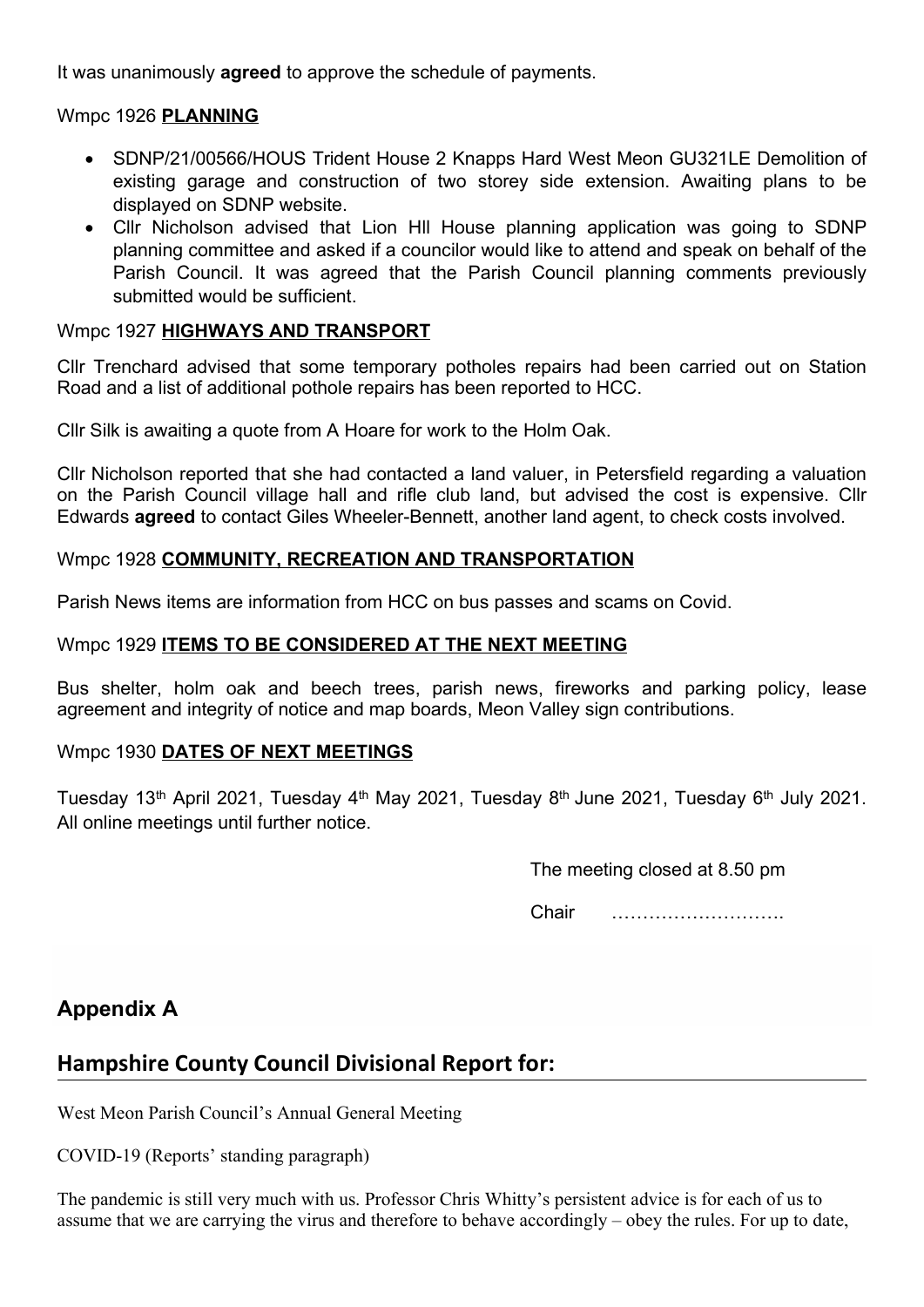data please see: Hampshire COVID-19 data | Health and social care | Hampshire County Council (hants.gov.uk) and for the Hampshire COVID-19 weekly datapack: Name of report Detail of report (hants.gov.uk)

Keep following the rules – even after your vaccine

With the COVID-19 vaccination programme underway, Hampshire County Council and the NHS are reminding residents who have received their vaccine that it is vital to keep following the rules of Hands-Face-Space to avoid putting others at risk.

Councillor Judith Grajewski, Hampshire County Council's Executive Member for Public Health said: 'The COVID-19 vaccine is a big breakthrough and a key tool in our fight against this serious and highly infectious disease. I know how keen everyone is to get their jab and get back to normal, but for those who have received their first dose, it can take a week or two to build up some protection from the virus, and it is not yet known whether people who have had the vaccine can still transmit COVID-19. Therefore, it is vital to continue following the rules after being vaccinated, to ensure that you don't unknowingly pass on the virus to anybody else. This is particularly important if you are caring for or seeing someone who is clinically vulnerable because you could be putting them at risk of severe illness or even death." In the current national lockdown, everyone should stay at home as much as possible. However, getting the COVID-19 vaccine, or any other vaccine, is an important medical appointment and a valid 'essential reason' for travelling. Dr Barbara Rushton, Clinical Chair, South Eastern Hampshire, Hampshire and Isle of Wight Partnership of Clinical Commissioning Groups said: "The COVID-19 vaccine is a safe and effective way to protect yourself and your loved ones. The vaccination programme is continuing to roll out over the weeks and months ahead, with more and more people benefitting. The vaccine is being offered to those in the priority groups first before being rolled out to the rest of the population and you will be contacted when it is your turn to receive the vaccine, either by your GP practice or the national booking service, and advised how to book an appointment. However, it will take time to vaccinate everyone, so in the meantime please continue to follow Government guidance to protect the NHS and save lives." If you have to leave home for an essential reason, keep 2m distance from anyone who is not in your household or support bubble. We all want an end to lockdown, so it is now more important than ever that we continue to observe these simple behaviours, to prevent further spread of the virus and protect our communities. Remember: just because you've had the vaccine, does not mean it is safe for you to socialise."

As the COVID-19 vaccination programme rolls out across the country, Hampshire County Council and the NHS are urging residents to beware of vaccine fraudsters.

Councillor Judith Grajewski, Hampshire County Council's Executive Member for Public Health said: "The vaccine is a vital tool in our fight against COVID-19 and a safe and effective way to protect ourselves, our loved ones and our communities. Sadly, there have been cases reported of dishonest individuals approaching members of the public to offer vaccines in return for payment. Therefore, we want to remind everyone that the COVID-19 vaccine is free of charge and that the NHS will get in touch when it is your turn to receive it.

"If you're contacted by anyone claiming to be from the NHS who asks for payment or a fee - or who gives you a link to a website to take payment for the vaccine - it is a scam.

"No-one from the NHS would come and knock on your door unannounced and you would not receive emails inviting you to click on links. If anyone approaches you in this way, or attempts to force or coerce you into handing over funds – in person or otherwise – always contact the police."

Those most at risk of being targeted by scammers are the elderly, as well as those who live alone, are selfisolating or are in financial difficulty. Many scammers are using increasingly sophisticated methods to target people.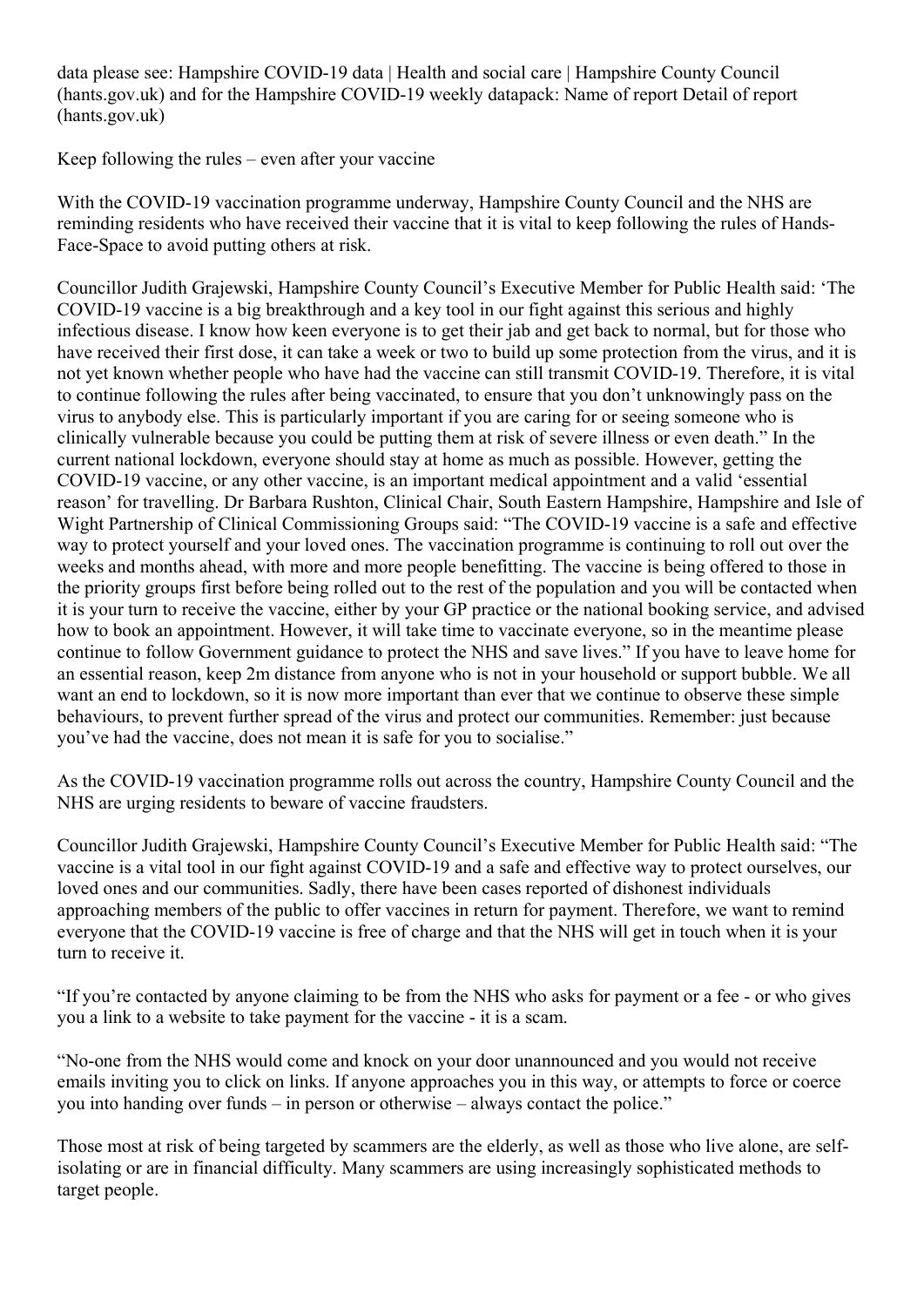Councillor Grajewski added: "I completely understand that many people are keen to get their jab as soon as possible, but please remember the COVID-19 vaccine is only available from the NHS. No-one can pay for it and jump the queue. If a private organisation contacts you suggesting they can provide the vaccine, it will be a scam."

The NHS are currently prioritising people most at risk from the ill effects of coronavirus to receive the vaccine. However, all eligible adults will eventually be offered the vaccine.

Dr Barbara Rushton, Clinical Chair, South Eastern Hampshire, at the Hampshire and Isle of Wight Partnership of Clinical Commissioning Groups said: "When it is the right time, you will be contacted to make an appointment. Most of us will receive a letter either from our GP or the national booking system, which will include all the information you need. Some services are currently also phoning and texting patients to invite them in. We are working as quickly as we can to vaccinate our communities and thank residents for their patience during this huge national undertaking. We will be in contact in due course, so there is no need to contact your GP surgery to request the vaccine or check if you will be invited."

Councillor Grajewski continued: "If you would like to know more about the vaccination, it is best to avoid unreliable sources, whether that's on the internet, from social media, or from a well-meaning friend. Misinformation can create all kinds of worries and concerns and scammers are trying to take advantage of people's uncertainty and anxieties about the pandemic. The most up-to-date and validated information will be from official sources such as the Government and NHS websites."

Other coronavirus-related scams include:

· Sales of fake products such as face coverings, supplements, anti-virus kits and sanitisers, which may be harmful or never arrive

· Bogus healthcare workers who try to gain access to your home by claiming to offer testing for COVID-19

· People pretending to be from charities offering to do shopping or carry out cleaning tasks

· Emails asking for donations to the NHS (spelling and punctuation errors in the text and unusual email sender details are a clue that the email is fake)

Information about the COVID-19 vaccination programme is available on the NHS website.

If you believe you are the victim of a fraud, please report this to Action Fraud as soon as possible by calling 0300 123 2040 or visiting www.actionfraud.police.uk

Highways Maintenance Newsletter

Cllr Roger Huxstep

Member for Meon Valley Division

Hampshire County Council 2nd February 2021

# Appendix B

Winchester City Councillor Report February 2021